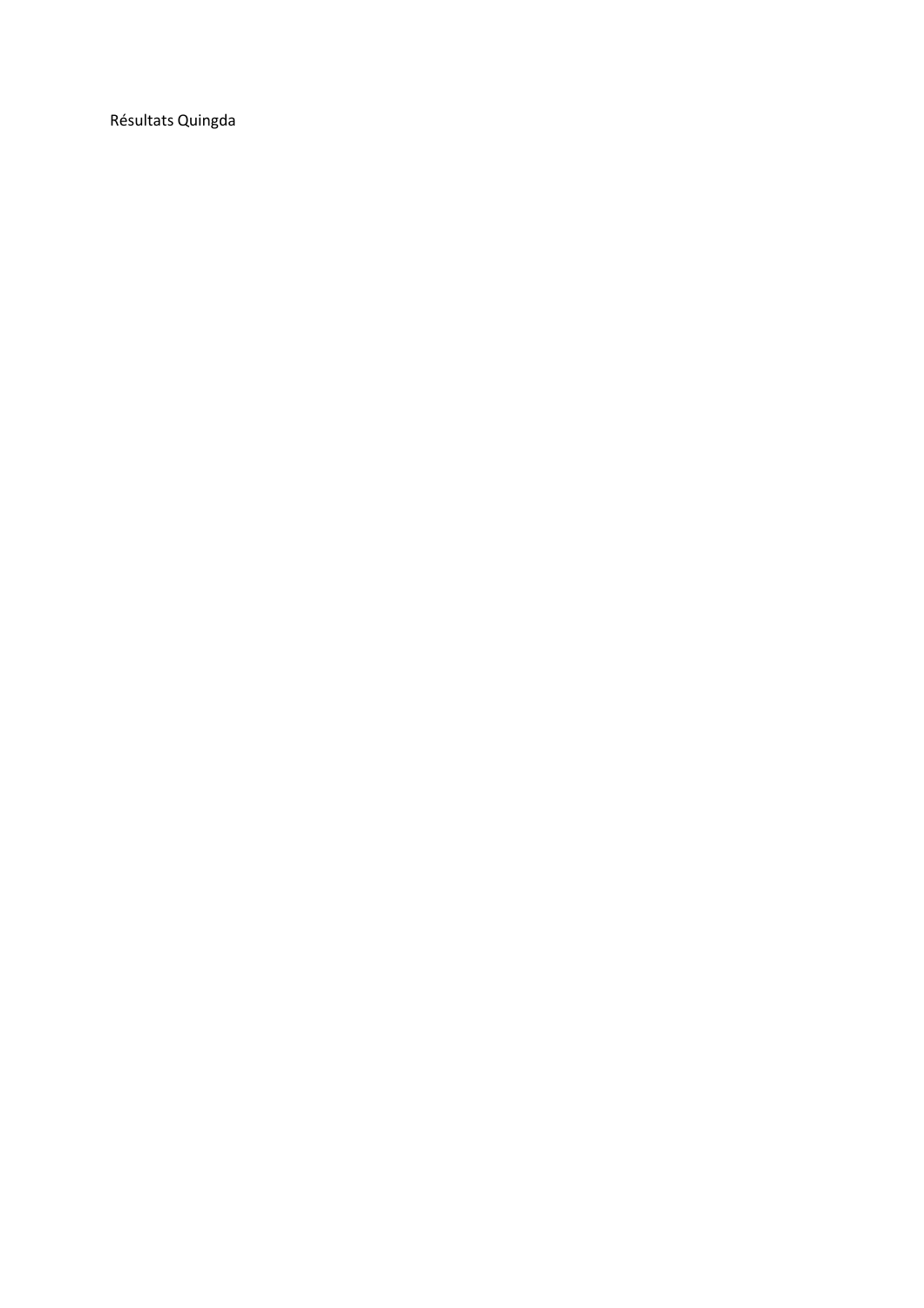## POUSSINS

## Masculin

#### **≤ 25 Kg**

**MOHAMMED Nahyan** *Coupe Du Meilleur Combattant* Kung-fu Shaolin Vu-ba **CATORC Edwin** Bei Long Quan **HAMOU Wael** Courbevoie Kung Fu

#### **≤ 30 Kg**

**BENYAYA Naim** Kung-fu Shaolin Vu-ba **SOUIDI Zaccharia KFBC** 

**DESCHUYTENEER Thomas** Kung Fu Shaolin Auxerre

## **≤ 35 Kg**

**VOLGA FRIMAT Terry** Ecole Kim Dieu **OULDBRAHAM Lyes** Courbevoie Kung Fu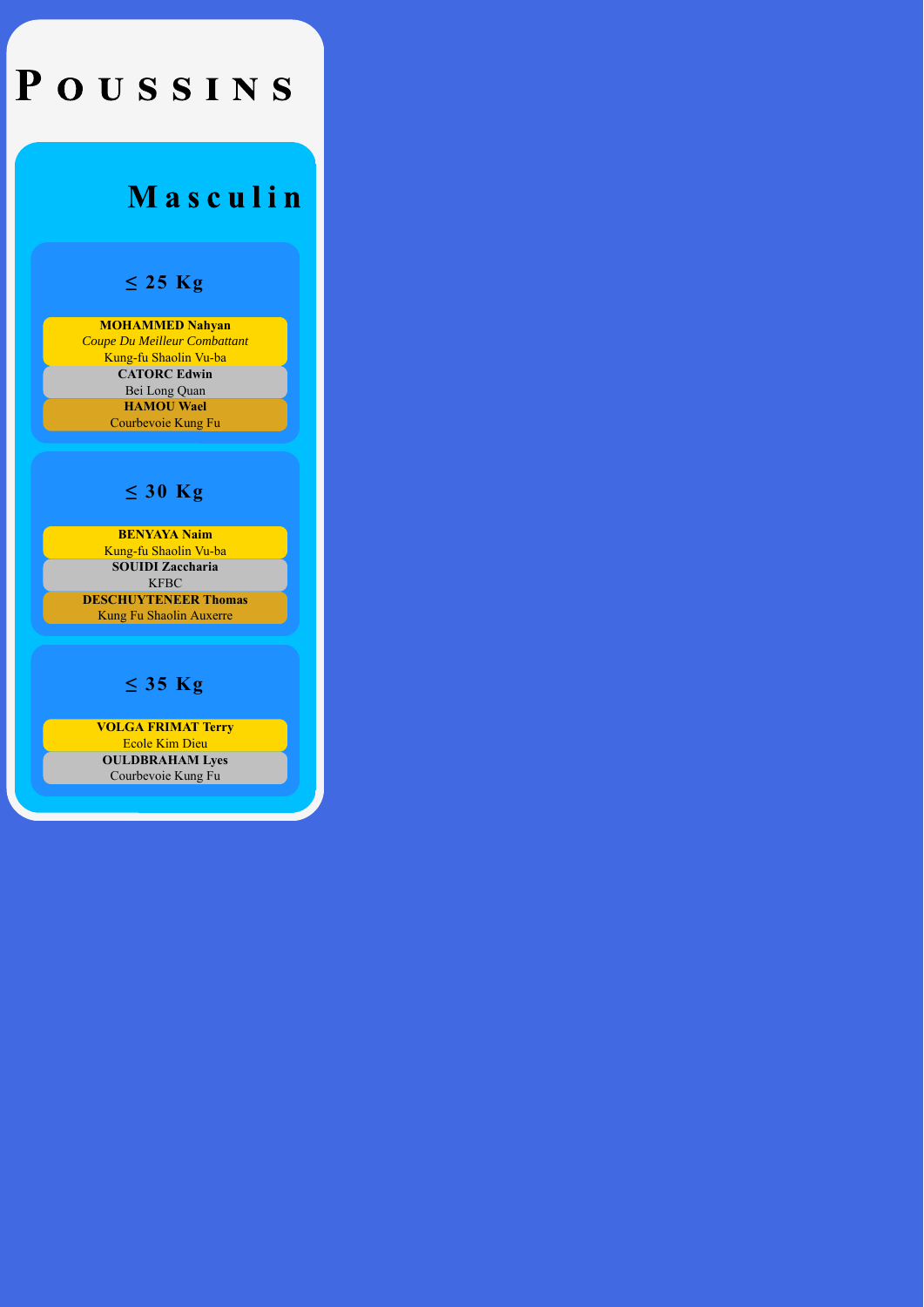## PUPILLES

## Masculin

### **≤ 30 Kg**

#### **ASKAR Berkay** Bei Long Quan **PAVAN Paul** Kung-fu Shaolin Vu-ba **MOHAMMED Kais** Kung-fu Shaolin Vu-ba

## **≤ 30 Kg**

Féminine

**BARTHAS My Tien** *Coupe Du Meilleur Combattant* AFA Wushu **FUOCO Carla** Dragon Bretigny **ARNOULT Candice (Poussins)** Kung-fu Shaolin Vu-ba

## **≤ 35 Kg**

**VERON Lucas** *Coupe Du Meilleur Combattant* Kung Fu Shaolin Auxerre **MCHAR Rayan** ESCAM **HINARD PY Paolo** Bei Long Quan

## **≤ 40 Kg**

**SAIDANE Ryan** Courbevoie Kung Fu **GAGEIRO Lohan** Kung Fu Fighter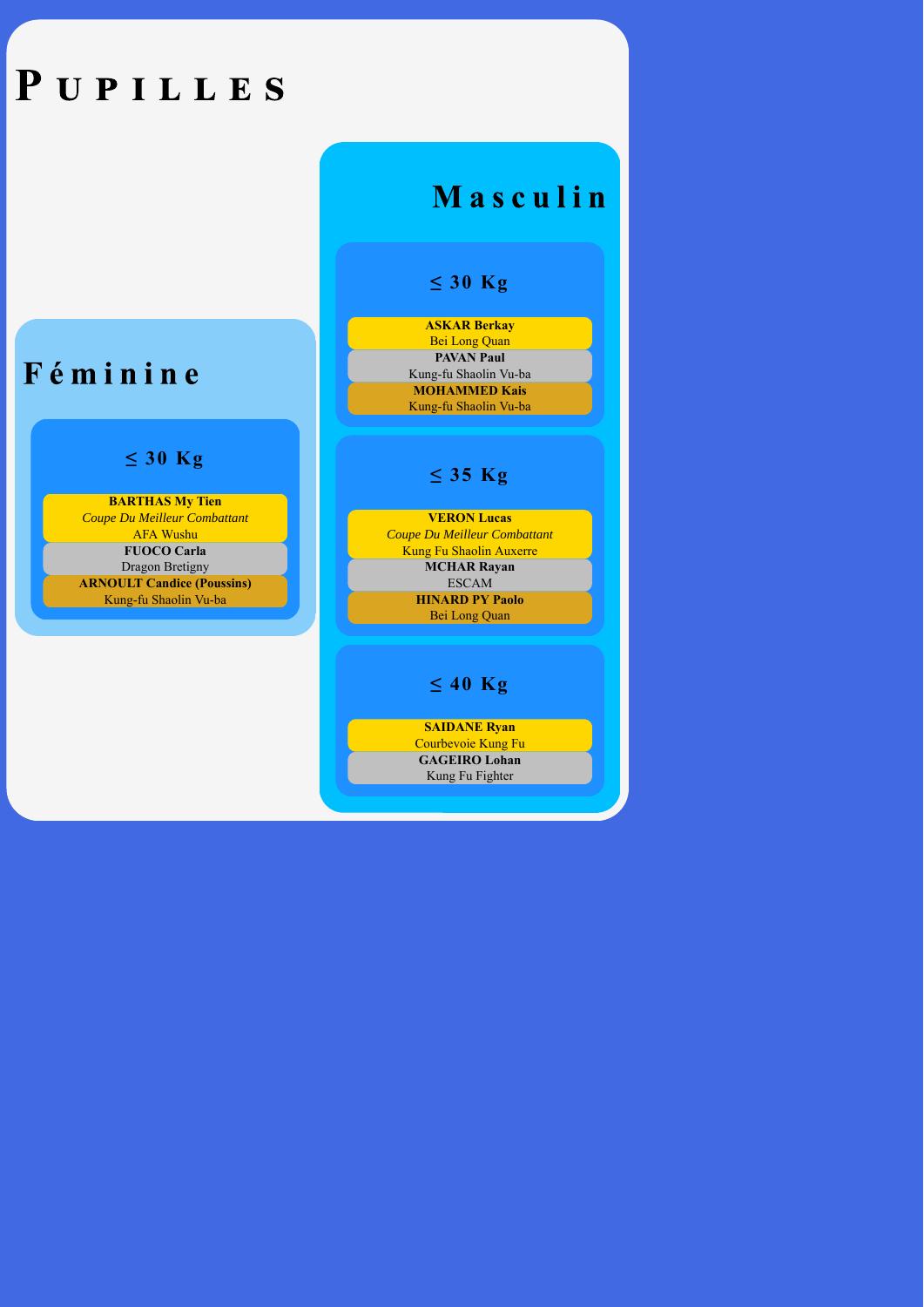## BENJAMINS

# Masculin

## Féminine

### **≤ 35 Kg**

**BARBOSA Emma** Bei Long Quan **RIBEIRO Elena** Bei Long Quan **ROBERT Chiara** ESCAM

### **≤ 40 Kg**

**VICENTE Maissane** Kung-fu Shaolin Vu-ba **BOUCHENEZ Ilona** ESCAM **MAIREL Axelle (Pupilles)** *Bléssée Au Premier Tour* Kung-fu Shaolin Vu-ba

## **≤ 45 Kg**

**SABLON Malia** *Coupe Du Meilleur Combattant* Dragon Bretigny **TOMASETTI Malone** Kung Fu Fighter

## **> 50 Kg**

**MOUTENDA Taïna** Kung Fu Fighter **ZOZI Lysa Marie** *Surclassée En Poids (46,6)* Bei Long Quan

## **≤ 30 Kg**

**FERNANDO Sadun** *Coupe Du Meilleur Combattant* Courbevoie Kung Fu **WALLON Paco** Courbevoie Kung Fu **MENDY Bryan** Association Sportive Huang-di

## **≤ 35 Kg**

**POIREAU Cameron** Kung Fu Fighter **SECK Idriss** Ecole Kim Dieu **ELACHGUER Soulaymane** Association Sportive Huang-di

### **≤ 40 Kg**

**WASSIM Bitan** Kung-fu Shaolin Vu-ba **SMAILI Yliess Amar** KFBC **DAMAS Matheo** Courbevoie Kung Fu

## **≤ 45 Kg**

**SOUIDI Yassin KFBC SPEDER Idris** Shadow Boxing Club D'orsay **MEJRI Hamza (Pupilles)** Association Sportive Huang-di

**> 50 Kg**

**LETANNEUR Ian** Association Sportive Huang-di **CHOUEDLI Mohamed** Kung Fu Fighter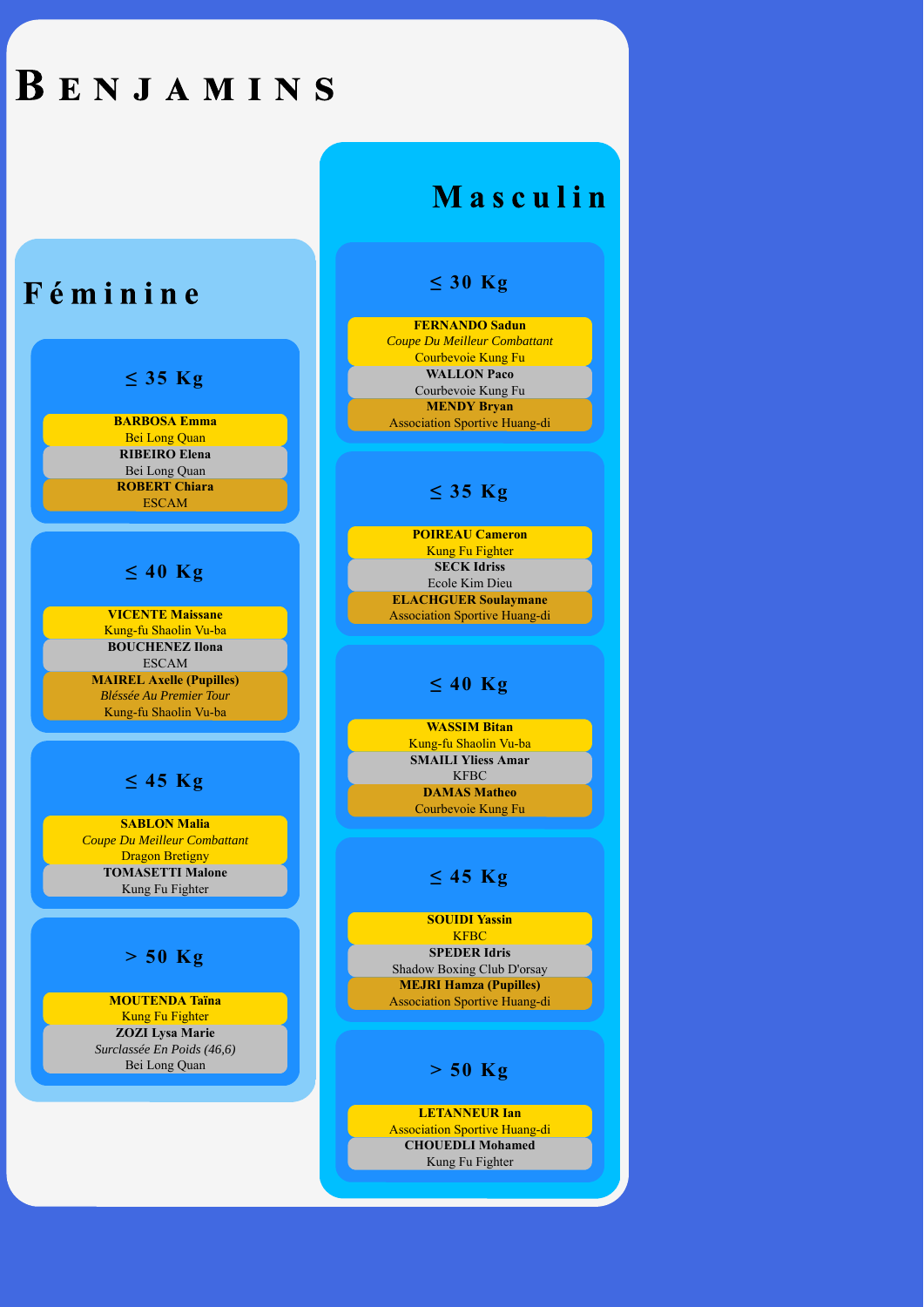Résultats Taolu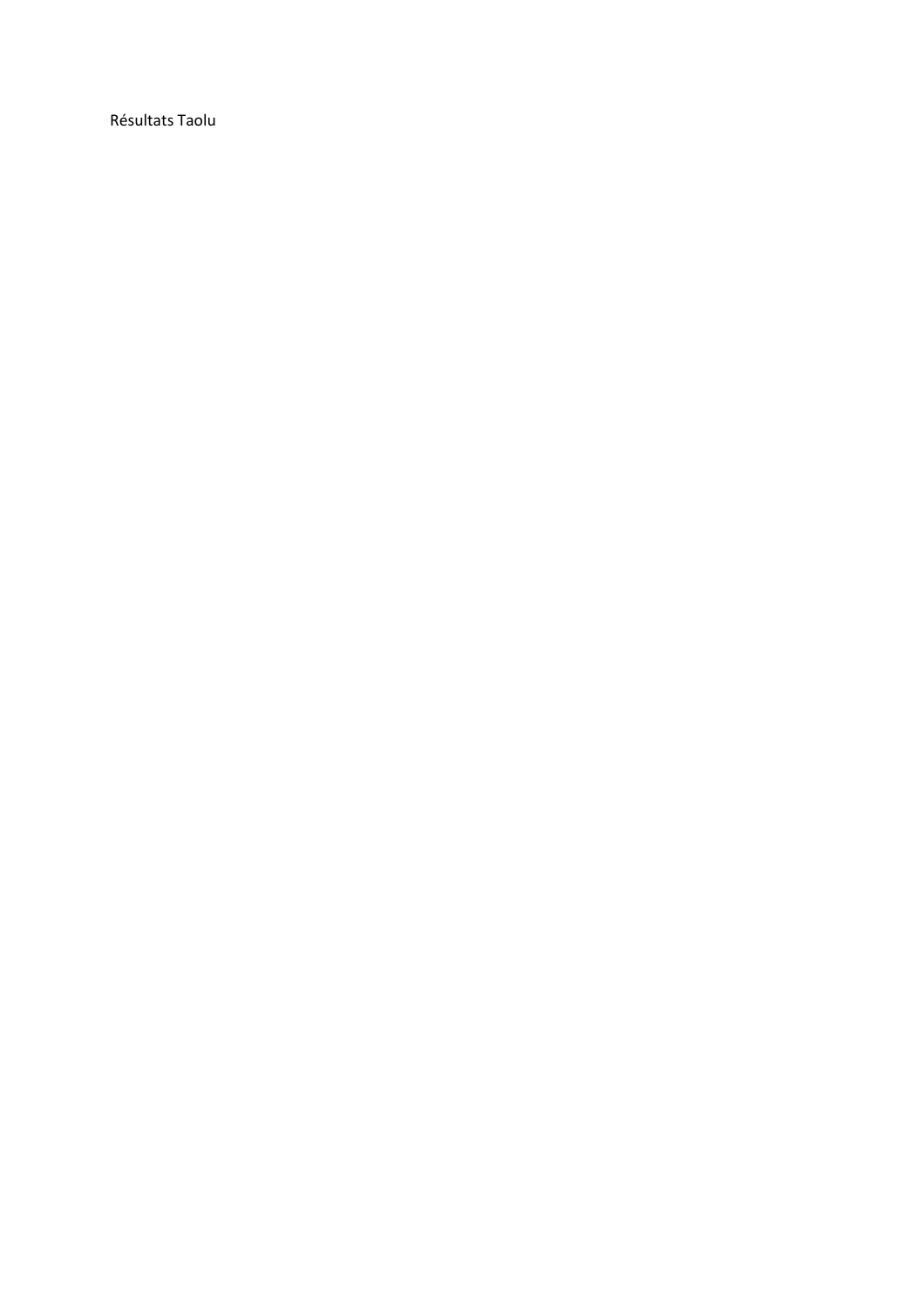## MINI-POUSSINS

## **Mains Nues Changquan**

**Féminine**

**DESQUESNES Faith** Kung Fu Shaolin Auxerre

**RAESE Rayan** Wushu Saint Maur **DEHILES Idir** Ecole Bernard Sok **CAUVILLIET Malo** Wushu Saint Maur

**Masculin**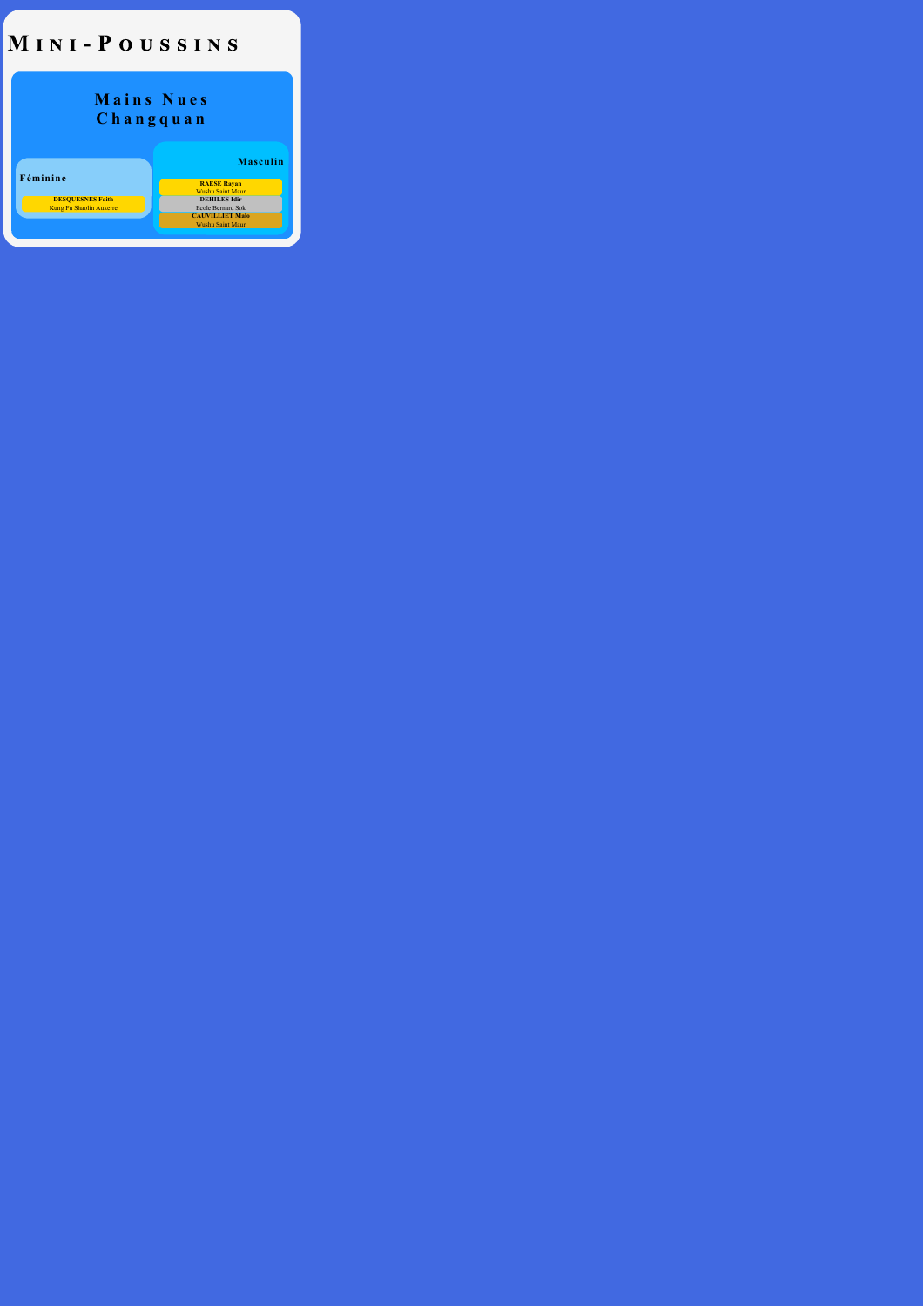## POUSSINS

## **Mains Nues**

#### **Masculin Changquan**

**Féminine Changquan & Style De Wushu Traditionnel**

**TRANOSTROWSKI Sao Mai** Kung Fu Shaolin Auxerre **AGUETTAZ Ondine** Wushu Saint Maur **DU Sunday** Association France Chine Wushu Traditionnel

**NGUYEN Yann** Centre Kung Fu Wushu Techniques Douces **WICHMANN Leandre** Centre Kung Fu Wushu Techniques Douces **DESQUESNES Bruce** Kung Fu Shaolin Auxerre

**Masculin Nanquan & Style De Wushu Traditionnel**

**LAM Kelvin** ASC.RAJAKALAI **KATIC Lucas** Association France Chine Wushu Traditionnel **CHUNG Owen** Ecole Bernard Sok

### **Armes Courtes**

#### **Masculin**

**NGUYEN Yann** Centre Kung Fu Wushu Techniques Douces **WICHMANN Leandre** Centre Kung Fu Wushu Techniques Douces **DESQUESNES Bruce** Kung Fu Shaolin Auxerre

## **Armes Longues**

#### **Masculin**

**NGUYEN Yann** Centre Kung Fu Wushu Techniques Douces WICHMANN Leandre Centre Kung Fu Wushu Techniques Douces **LAM Kelvin** ASC.RAJAKALAI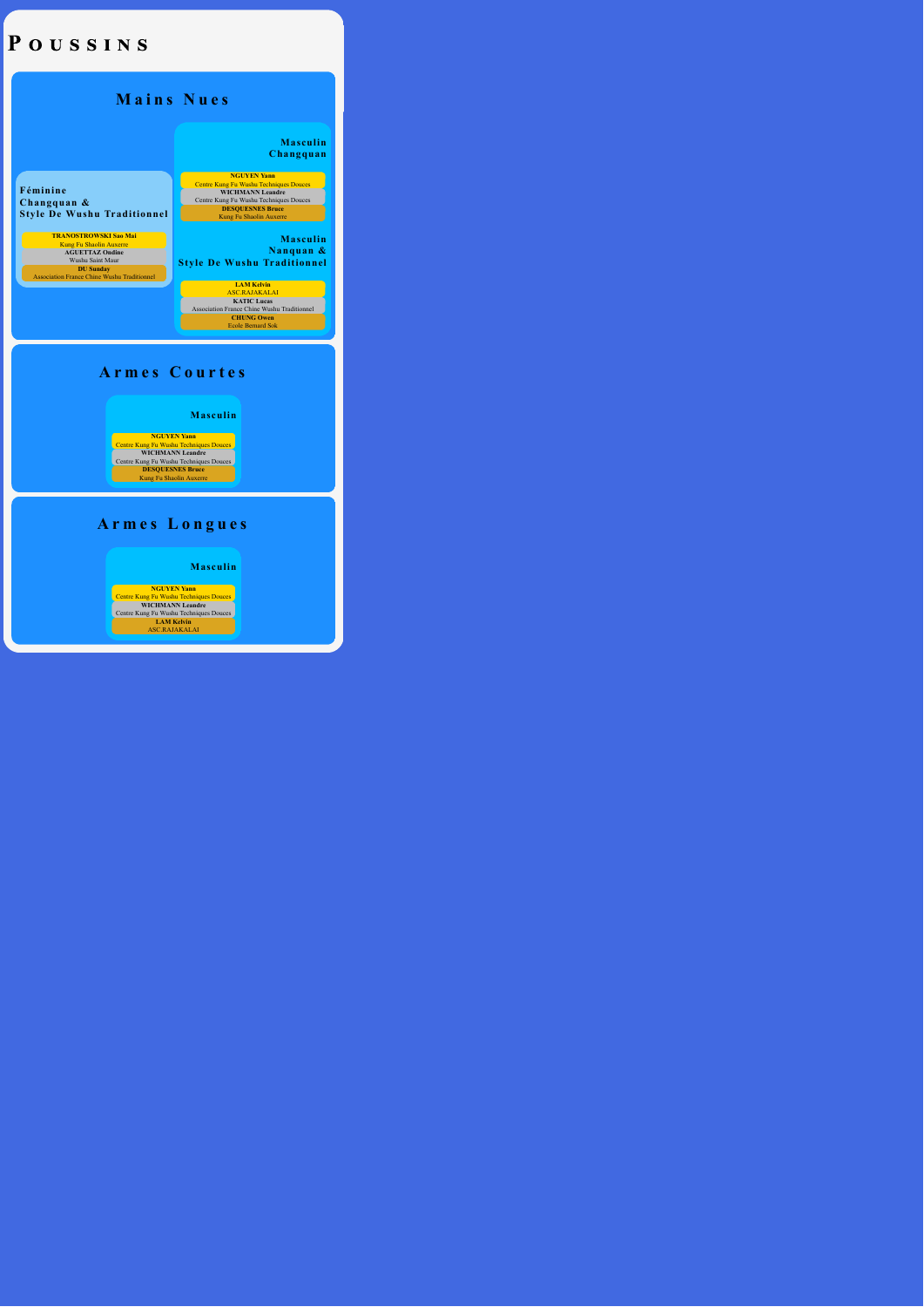## PUPILLES



## **Armes Courtes**

| Féminine                      | <b>Masculin</b>      |
|-------------------------------|----------------------|
| <b>FOUQUE Eleonore</b>        | <b>DINH Mathis</b>   |
| <b>Wushu Saint Maur</b>       | <b>CAMCO</b>         |
| <b>CERVILLA Angelina</b>      | <b>METIVIER Liam</b> |
| Wushu Saint Maur              | Wushu Saint Maur     |
| <b>HOUESSOU Marie Therese</b> | <b>NAIM Noha</b>     |
| <b>ASC.MONTREUIL</b>          | <b>ASC.RAJAKALAI</b> |
|                               |                      |
| Armes Longues                 |                      |

**XU LUCAS** Chengo Taij **CHEN ERIC** Chengo Taiji **JEANDET Raphael** Dragon Des Trois Rivières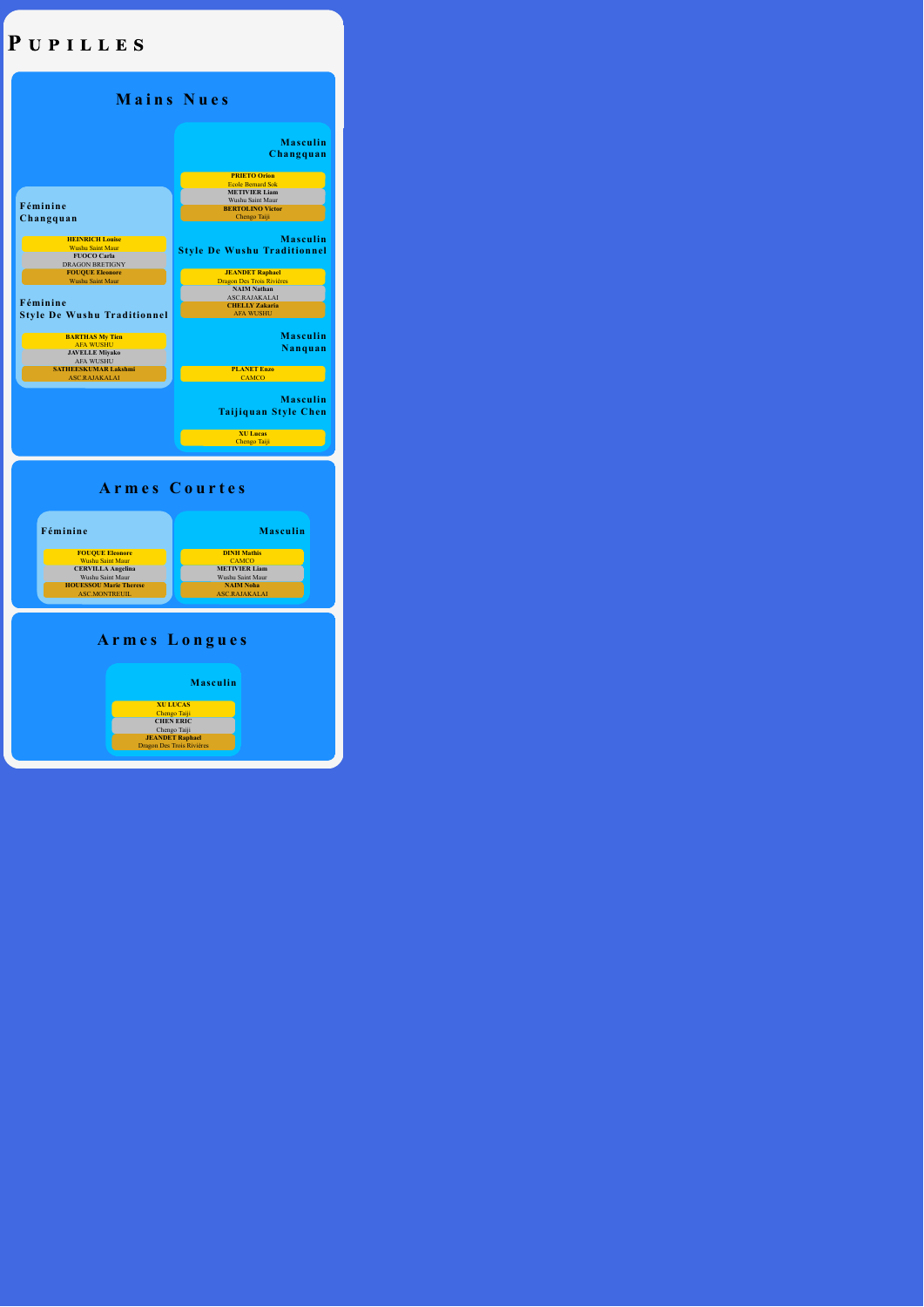## BENJAMINS

## **Mains Nues**

|                                                    | <b>Masculin</b><br>Changquan                                              |
|----------------------------------------------------|---------------------------------------------------------------------------|
|                                                    |                                                                           |
| Féminine                                           | <b>CHUNG Evan</b>                                                         |
|                                                    | <b>Ecole Bernard Sok</b>                                                  |
| Changquan                                          | <b>APELY Kylian</b>                                                       |
|                                                    | <b>Ecole Bernard Sok</b><br><b>SONG Sunny</b>                             |
| <b>NGUYEN Rubis</b>                                | <b>Ecole Bernard Sok</b>                                                  |
| <b>Centre Kung Fu Wushu Techniques Douces</b>      |                                                                           |
| <b>DINH Lou Ann</b>                                |                                                                           |
| CAMCO                                              | <b>Masculin</b>                                                           |
| <b>JACOULOT Ninon</b>                              | Nanquan                                                                   |
| <b>ECOLE TIGRE ET DRAGON</b>                       |                                                                           |
|                                                    |                                                                           |
| Féminine                                           | <b>EFFEN Noah</b>                                                         |
|                                                    | <b>Ecole Bernard Sok</b>                                                  |
| Nanquan                                            |                                                                           |
|                                                    | Masculin                                                                  |
| <b>FRITOT Melissa</b>                              | <b>Style De Wushu Traditionnel</b>                                        |
| <b>CAMCO</b>                                       |                                                                           |
|                                                    |                                                                           |
| Féminine                                           | <b>LEPORATI Loic</b>                                                      |
|                                                    | <b>Association France Chine Wushu Traditionnel</b>                        |
| <b>Style De Wushu Traditionnel</b>                 | <b>WEBER Virgile</b>                                                      |
|                                                    | <b>Association France Chine Wushu Traditionnel</b><br><b>TETART Fabio</b> |
| <b>PERIS-BROCAL India</b>                          | <b>AFAMC</b>                                                              |
| <b>ASSGA Kung-fu Wushu Yontaï</b>                  |                                                                           |
| <b>OLIVEUX Zoe</b>                                 |                                                                           |
| <b>Association France Chine Wushu Traditionnel</b> | <b>Masculin</b>                                                           |
| <b>SOUMACHE Colette</b>                            | Taijiquan Style Chen                                                      |
| <b>AFA WUSHU</b>                                   |                                                                           |
|                                                    | <b>CHEA William</b>                                                       |
|                                                    | Chengo Taiji                                                              |
|                                                    | <b>CHEN Alexandre</b>                                                     |
|                                                    | Chengo Taiji                                                              |
|                                                    |                                                                           |
|                                                    |                                                                           |
|                                                    |                                                                           |
|                                                    |                                                                           |

## **Armes Courtes**



**NGUYEN Rubis** Centre Kung Fu Wushu Techniques Douces **PERIS-BROCAL India** ASSGA Kung-fu Wushu Yontaï **DINH Lou Ann** CAMCO

**Masculin**

**CHEA William** Chengo Taiji **LEPORATI Loic** Association France Chine Wushu Traditionnel **BUVAL Nolan** SACAMP

## **Armes Longues**



**NGUYEN Rubis** Centre Kung Fu Wushu Techniques Douces **SERDOZ Noa** DRAGON BRETIGNY **BAGHDADIA Amandine** Ecole De Wushu Des Dragons Et Phénix D'or **Masculin**

**NGUYEN Ben Mattéo** Dragon Bleu **BUVAL Nolan** SACAMP **HOUESSOU Christ** ASC.MONTREUIL

## **Dui Lian**

#### **Masculin**

**Ecole Bernard Sok** PRIETO Orion CHUNG Evan MARSEGAN Lucas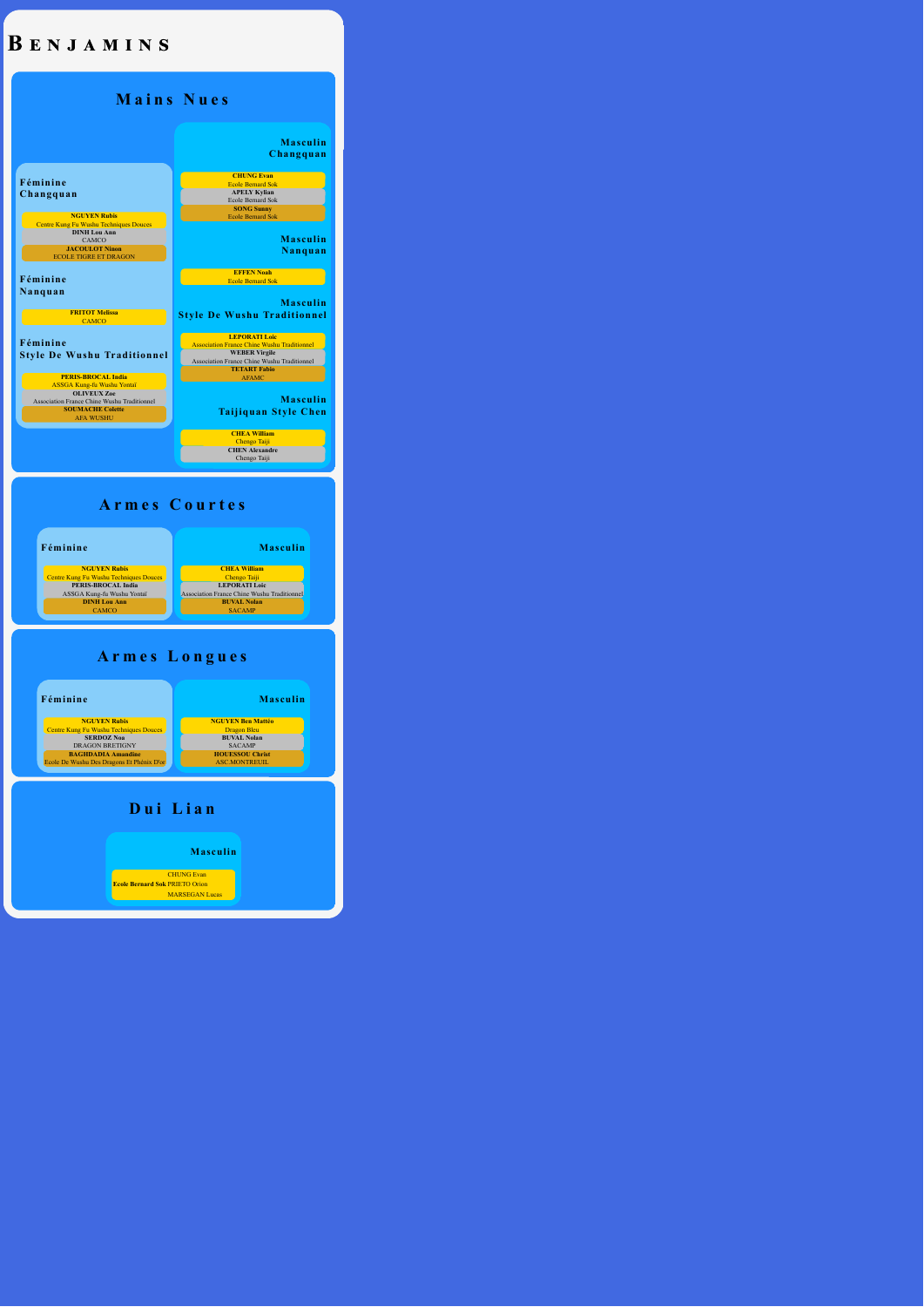## DE MINI-POUSSINS À BENJAMINS

## **Taolu Synchronisé**

#### **Mixte**

| <b>ASC.RAJAKALAI</b>     | <b>NAIM Nathan</b>               |
|--------------------------|----------------------------------|
|                          | <b>PATHMARAJAH Bharath Yanis</b> |
|                          | <b>LAM Kelvin</b>                |
|                          | <b>RICARDOU Lucas</b>            |
|                          | <b>NAIM Noha</b>                 |
|                          | <b>MANOHARAN Alexsan</b>         |
| <b>ASC.RAJAKALAI</b>     | SATHEESKUMAR Lakshmi             |
|                          | <b>MEENALOCARAN Sinegan</b>      |
|                          | MEENALOCARAN Inevaran            |
|                          | SIVAKUMAR Vivyja                 |
|                          | VGIYARAJ Thrisha                 |
|                          | SHANMUGATHASAN Vibushan          |
| <b>Ecole Bernard Sok</b> | <b>APELY Kylian</b>              |
|                          | <b>MARSEGAN Lucas</b>            |
|                          | <b>PRIETO Orion</b>              |
|                          | <b>RAUSEO Charles</b>            |
|                          | <b>CHUNG Evan</b>                |
|                          | <b>SONG Sunny</b>                |